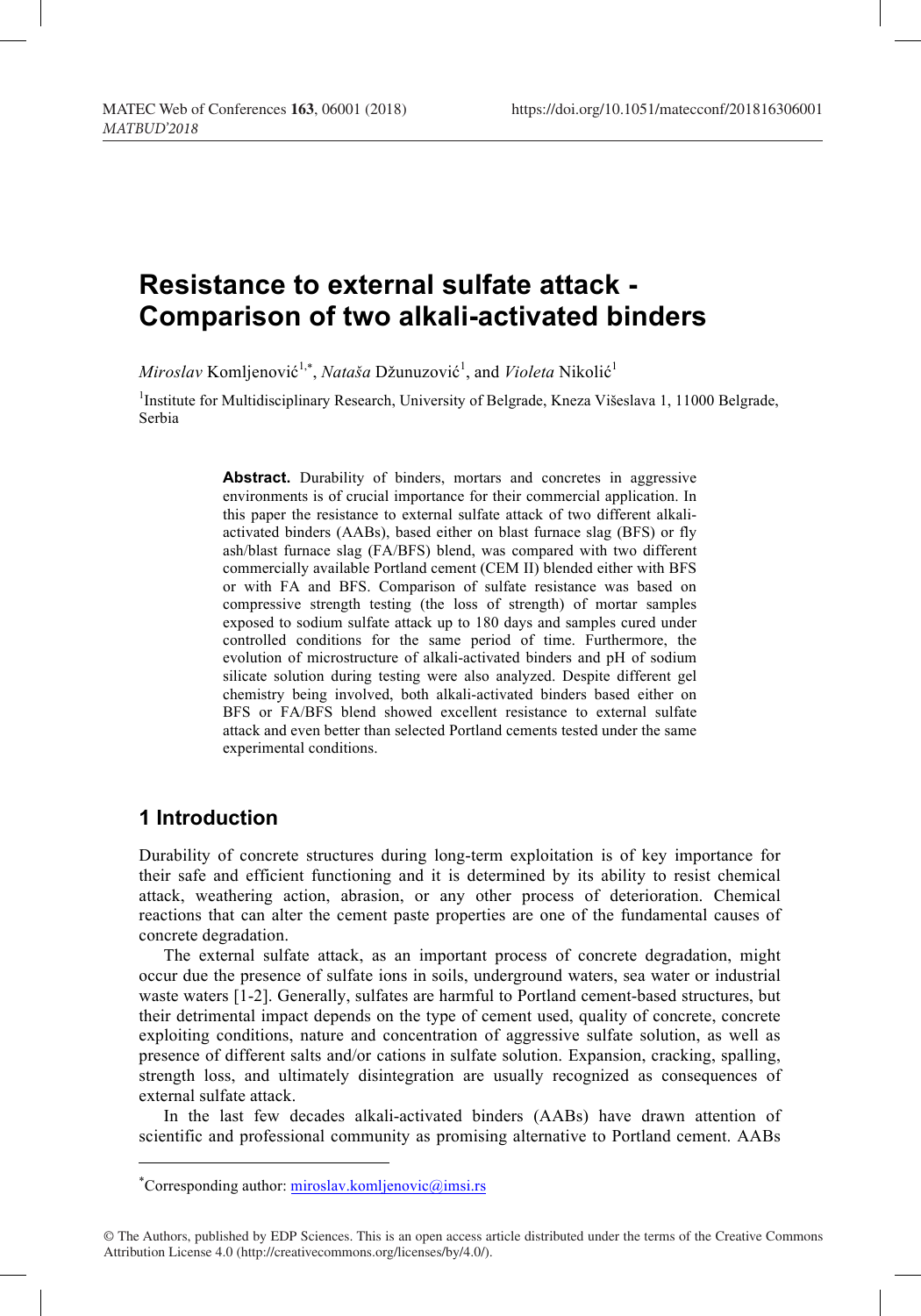are formed as products of chemical reaction between calcium silicate- or alumino-silicatebased solid precursors and alkali activator. The entire range of natural and synthetic materials can be used as solid precursors for this purpose [3]. The most promising solid precursors for large-scale applications are industrial wastes/by-products such as fly ash (FA) from thermal power plants and blast furnace slag (BFS) from pig iron production. In order to underpin the predicted future role, AABs are expected to meet the requirements specified for Portland cements in terms of quality and durability [4-5].

Despite the fact that the external sulfate attack on Portland cement was intensively studied, the experimental conditions applied were usually incomparable due to the type of samples used (paste, mortar and/or concrete), w/c ratio, sample shape (prisms, cubes or cylinders) and dimension, curing conditions prior to sulfate attack (water, saturated limewater, temperature, time, humidity), aggressive medium type and concentration, as well as conditions of sulfate attack (full or partial immersion of samples, pH and  $SO_4^2$ concentration control, time, solution agitation, recycling, etc.) [6].

Different methods for monitoring the process and kinetics of sulfate attack were also used: expansion, mass loss, porosity, as well as flexural and/or compressive strength. The ASTM C1012 method was frequently used as internationally recognized and standardized test procedure. However, this method was often criticized due to its limitation i.e., orientation to expansion effect. On the other hand, there is no appropriate European (EN) standard available. Therefore, the experimental conditions for testing the resistance of Portland cement systems to external sulfate attack or the pass/fail criteria that should be fulfilled are still elusive.

The main goal of this paper is to compare the resistance to external sulfate attack (5%  $Na<sub>2</sub>SO<sub>4</sub>$ ) of two chemically different alkali-activated binders with commercially available Portland cements. Alkali-activated binders are based either on blast furnace slag (BFS) or fly ash/blast furnace slag (FA/BFS) blend. The method used within this investigation is focused on the strength loss, as recommended by the State of the art report CEN/TR 15697 [7] related to the performance testing for sulfate resistance of cement. Furthermore, the evolution of microstructure of alkali-activated binders and pH of sodium silicate solution during testing are also analyzed.

For comparison of mechanical characteristics after exposure to a sulfate solution, Portland cement (CEM I - Ordinary Portland Cement, OPC) was usually used as a reference material. However, CEM I is well-known as highly susceptible to the influence of  $Na<sub>2</sub>SO<sub>4</sub>$ solution. Therefore, commercially available Portland cement (CEM II), blended either with BFS or with FA and BFS, were used as benchmark materials in this work. Finally, all binders were tested under the same experimental conditions [6, 8] making this comparison more reliable.

# **2 Materials and methods**

### **2.1 Materials**

In this study the following materials were used:

1. Blast furnace slag (BFS) *from pig iron production* - "Železara Smederevo" d.o.o., Smederevo, Serbia

2. Fly ash (FA) *from thermal power plant* - "Morava", Svilajnac, Serbia

3. Portland-slag cement (CEM II/A-S 42.5N) - *from cement producer* Kosjerić, Serbia.

4. Portland-composite cement (СЕМ II/В-М (S-L) 42.5N) - *from cement producer* "CRH Srbija", d.o.o., Novi Popovac, Serbia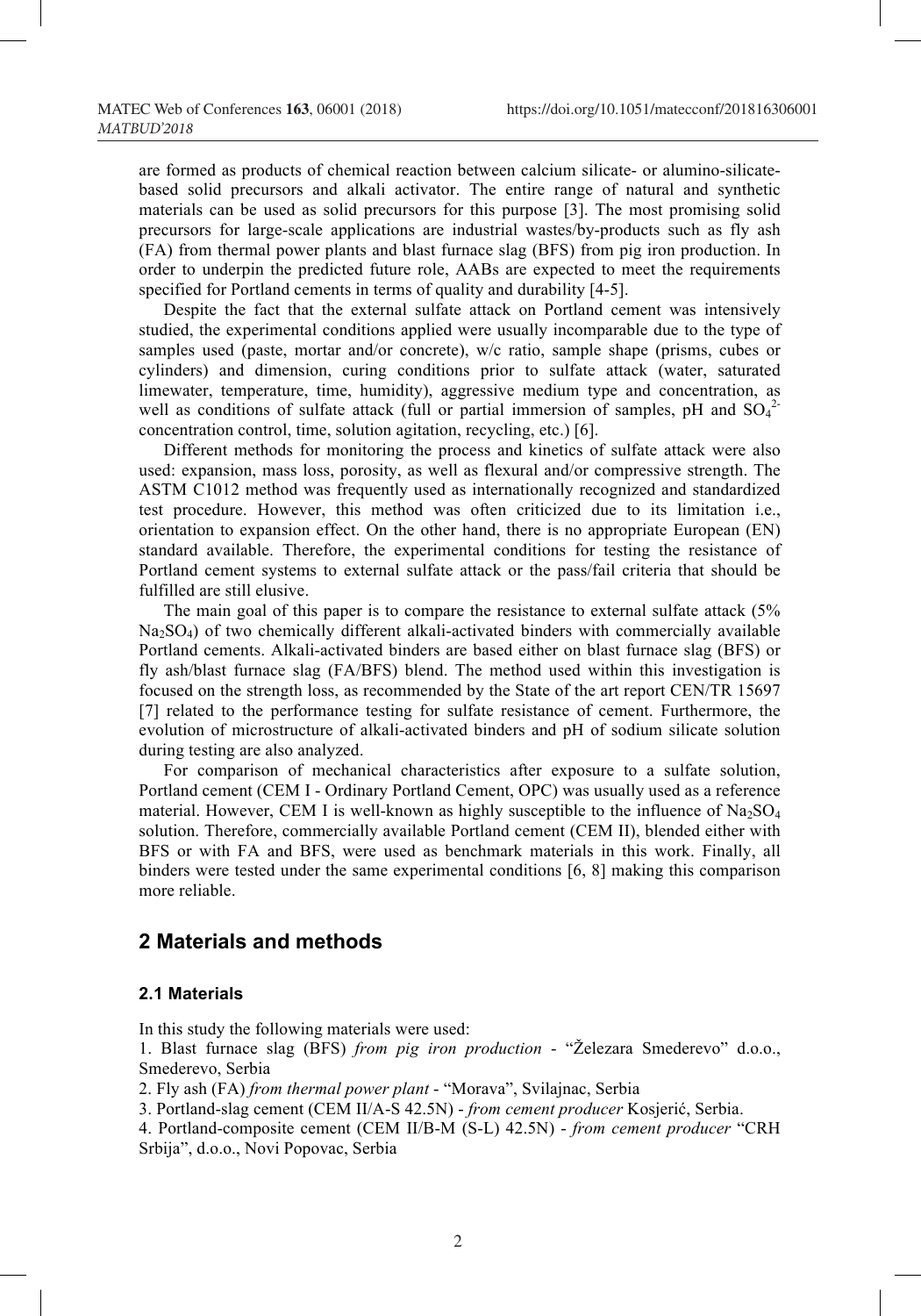5. Sodium silicate – water glass  $(Na_2O \cdot nSiO_2)$  - "Galenika-Magmasil" d.o.o., Zemun, Serbia.

6. Sodium hydroxide (99% NaOH) - VWR, Germany.

7. Sodium sulfate (99% Na2SO4) – Superlab, Beograd, Serbia.

|                        | SiO <sub>2</sub> | AI, O <sub>3</sub> | Fe, O, | CaO   | MgO   | SO <sub>3</sub> | S    | Na, O | K, O | <b>LOI</b> at<br>1000 °C |
|------------------------|------------------|--------------------|--------|-------|-------|-----------------|------|-------|------|--------------------------|
| <b>BFS</b>             | 37.50            | 7.27               | 0.73   | 38.48 | 10.86 | 0.39            | 1.51 | 0.54  | 0.26 | 2.13                     |
| FA                     | 55.23            | 21.43              | 7.42   | 7.94  | 2.61  | 0.81            |      |       |      | 1.66                     |
| <b>CEM</b><br>$II/A-S$ | 21.70            | 4.62               | 2.98   | 62.53 | 1.56  | 2.44            | 0.00 | 0.45  | 0.60 | 2.80                     |
| <b>CEM</b><br>$II/B-M$ | 21.33            | 5.49               | 2.62   | 58.67 | 3.01  | 2.27            | -    |       | -    | 4.41                     |

**Table 1.** Chemical composition of initial materials.

#### **2.2 Preparation of mortar and paste samples**

Alkali-activated binders (AABs), based either on blast furnace slag (BFS) or fly ash/blast furnace slag  $(FA/BFS = 1/1)$  blend, were prepared with sodium silicate solution. Modulus  $(SiO<sub>2</sub>/Na<sub>2</sub>O$  mass ratio) of sodium silicate used was 1.5 and it was adjusted by adding sodium hydroxide. The concentration of the activator with respect to the dry mass of solid precursors (SP: BFS or FA/BFS) was 4% of Na<sub>2</sub>O in the case of BFS and 10% of Na<sub>2</sub>O in the case of FA/BFS blend.

Mortars of alkali-activated binders were prepared by mixing sodium silicate solution with SP and standard sand [SRPS EN 196-1 (2008)]. SP/sand ratio was 1/3. For Portland cement mortars water/cement  $(w/c)$  ratio was 0.5. In order to have the same consistency as benchmark material (CEM II) the optimal amount of water required for alkali-activated binder mortars was determined by flow table test. Therefore, water/binder (w/b) ratio was 0.43 in the case of BFS and 0.39 in the case of FA/BFS blend. Water in w/b ratio included water from sodium silicate solution and water added for appropriate consistency, while binder in w/b included SP and solid part of the activator. Three mortar prisms (40 mm  $\times$  40  $mm \times 160$  mm) were prepared for each mixture according to the Serbian standard SRPS EN 196-1 (2008), which is in compliance with the European EN 196-1 standard.

Pastes of alkali-activated binders were prepared by mixing sodium silicate solution with SP (in the same proportion as in the case of mortars) and water. Water/binder (w/b) ratio was 0.28 in the case of BFS and 0.34 in the case of FA/BFS blend. Dimensions of paste samples were 25 mm  $\times$  25 mm  $\times$  30 mm. For SEM/EDS analysis pastes were prepared by immersing the samples in isopropyl alcohol for 24 h and and then dried at 50  $^{\circ}$ C for 60 minutes.

For the first 24 h mortar samples were cured in molds in a humid chamber  $(20\pm2^{\circ}C \text{ and }$ R.H.  $\geq$  90%). and after demolding the initial curing was continued up to 28 days also in a humid chamber. After the period of initial curing mortar samples were either exposed to external sulfate attack (5% Na<sub>2</sub>SO<sub>4</sub> solution) or further cured in a humid chamber (reference samples). Paste samples were cured/exposed under the same experimental conditions.

 $5\%$  Na<sub>2</sub>SO<sub>4</sub> solution was prepared by dissolving Na<sub>2</sub>SO<sub>4</sub> in distilled water and plased in 10 l plastic containers. Mortar samples were placed on plastic carriers and completely immersed in the solution thus allowing all surfaces to be in contact with the aggressive sulfate solution. Sulfate solution/mortar samples mass ratio was  $\sim$ 4. Complete replacement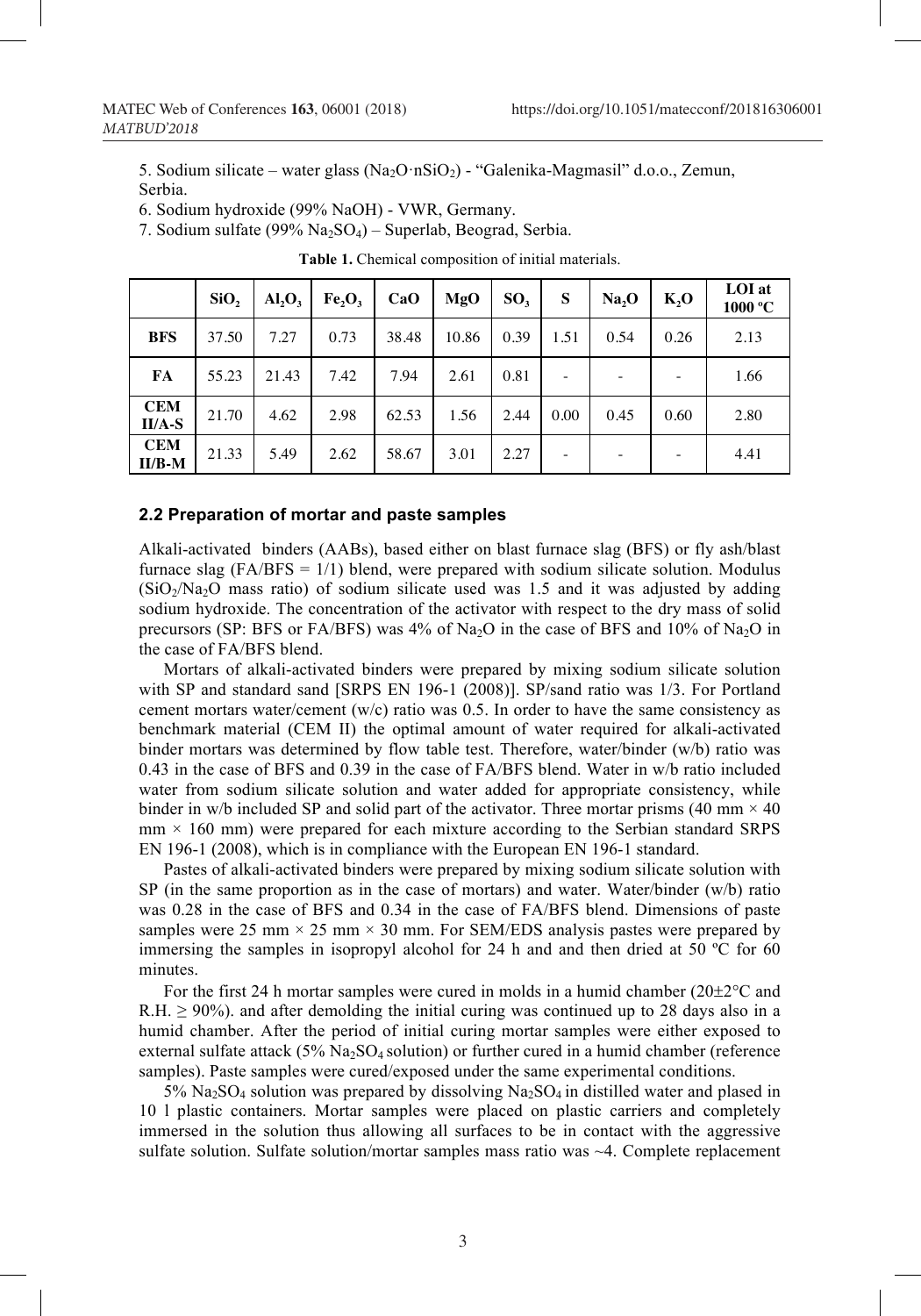of Na2SO4 solution was performed every 30 days over anticipated period of external sulfate attack testing.

#### **2.3 Methods of characterization**

Chemical composition of the initial FA and BFS samples was determined by classic chemical analysis – alkali melting, and CEM II according to the Serbian standard SRPS EN 196–2 (2008).

Compressive and flexural strengths of alkali-activated binders and CEM II were tested according to the SRPS EN 196-1 (2008) standard which is in compliance with the European EN 196-1 standard, using Controls model 65-L1300/P (Italy) device.

Microstructural characterization was carried out on alkali-activated binders pastes by scanning electron microscopy (SEM) method using VEGA TS 5130 MM Tescan electron microscope. Energy dispersive X-ray spectroscopy (EDS) was done by INCAPentaFET-x3 (Oxford Instruments). Prior to the SEM-EDS analysis, samples were polished and Aucoated. In order to obtain more accurate binder matrix composition during the EDS analysis the unreacted FA or BFS particles visible on the sample surface were deliberately excluded. The results of EDS analysis represent the average values of 20–30 individual EDS analysis for each examined sample.

The pH values of  $Na<sub>2</sub>SO<sub>4</sub>$  solution during the testing period were measured by pH-meter (pHTestr30, Eutech Instruments, Holland).

# **3 Results and discussion**

#### **3.1 Compressive strength**

The results of mortar compressive strength testing of alkali-activated binders and corresponding benchmark CEM II are given in Fig. 1. Alkali-activated BFS did not show any sign of deterioration after exposure to external sulfate attack over a period of 90 days (Fig. 1a). On the contrary, the samples of alkali-activated BFS exposed to sodium sulfate solution showed higher strength increase when compared to the reference samples cured in a humid chamber for the same period of time. This means that the sodium sulfate solution actually acted as an alkali activator rather than the harmful substance. At the same time, the corresponding benchmark material Portland-slag cement (CEM II/A-S 42.5N) showed significant strength decrease after 60 days of exposure to external sulfate attack i.e. the beginning of significant deterioration (Fig. 1c).

Alkali-activated FA/BFS blend also did not show significant sign of deterioration even after exposure to external sulfate attack over a period of 180 days (Fig. 1b). The samples of alkali-activated FA/BFS blend exposed to sodium sulfate solution showed strength increase but at somewhat slower rate when compared to the reference samples cured in a humid chamber for the same period of time. This means that the sodium sulfate solution only inhibited the reaction of alkali activation to a certain extent, but definitely did not act as the harmful substance. At the same time, the corresponding benchmark material Portlandcomposite cement (СЕМ II/В-М (S-L) 42.5N) showed significant strength decrease after 90 days of exposure to external sulfate attack i.e. the beginning of significant deterioration (Fig. 1d).

Better behavior of alkali-activated binders in aggressive sulfate environment is also visible when relative mortar compressive strength (samples exposed to sulfate attack in respect to the reference samples of same age) of alkali-activated binders and benchmark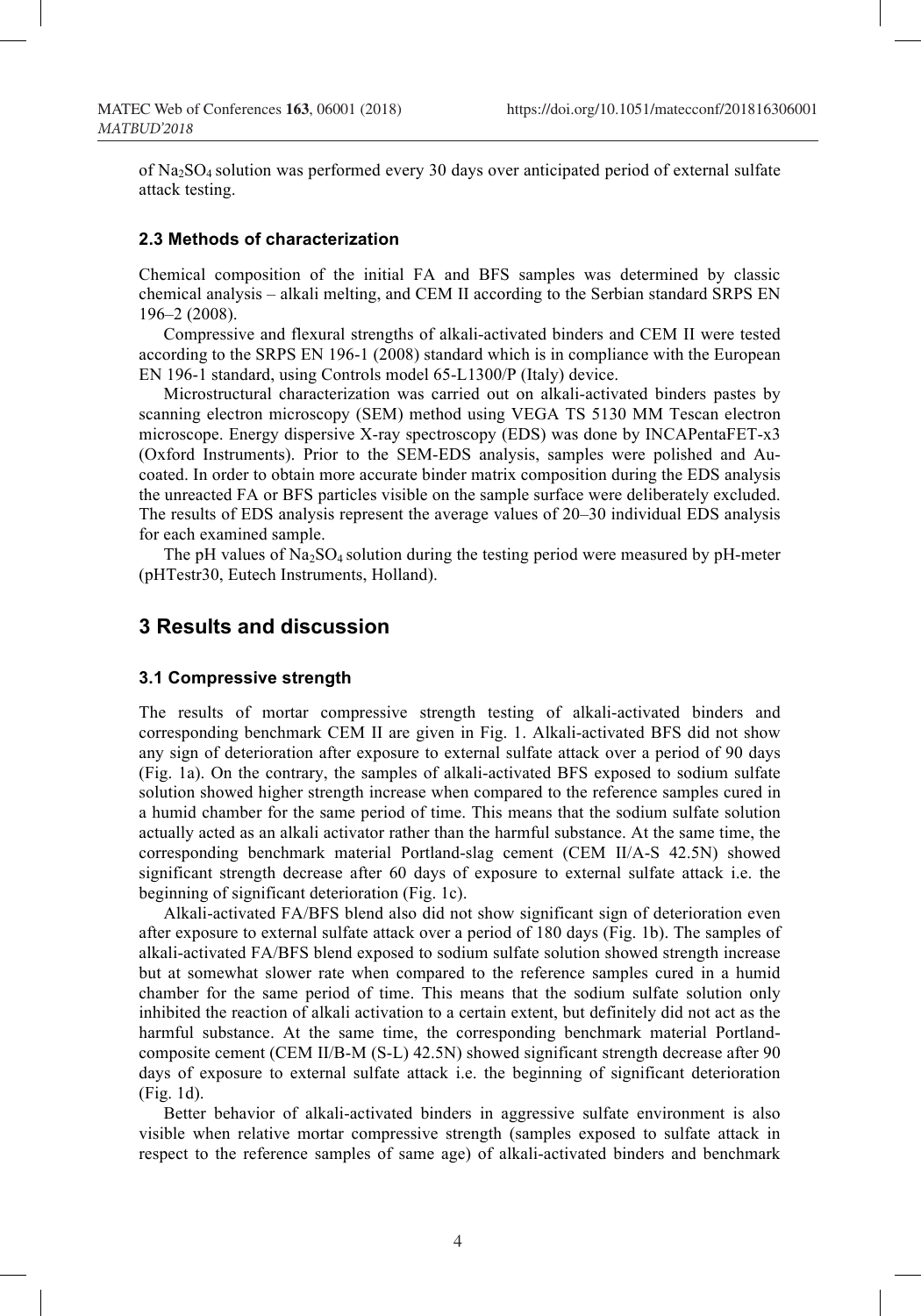CEM II are compared (Fig. 2). Therefore, it can be concluded that both alkali-activated binders based on BFS or FA/BFS blend showed remarkable resistance to external sulfate attack and better than corresponding Portland cement counterparts tested under the same experimental conditions.



**Fig. 1.** Mortar compressive strength of alkali-activated binders and benchmark CEM II (reference samples and samples exposed to sulfate attack; a) Alkali-activated BFS; b) Alkali-activated FA/BFS blend; c) Portland-slag cement (CEM II/A-S 42.5N); d) Portland-composite cement (СЕМ II/В-М (S-L) 42.5N); (adapted from [6, 8]).



**Fig. 2.** Relative mortar compressive strength of alkali-activated binders and benchmark CEM II (samples exposed to sulfate attack in respect to the reference samples of same age); (adapted from [6, 8])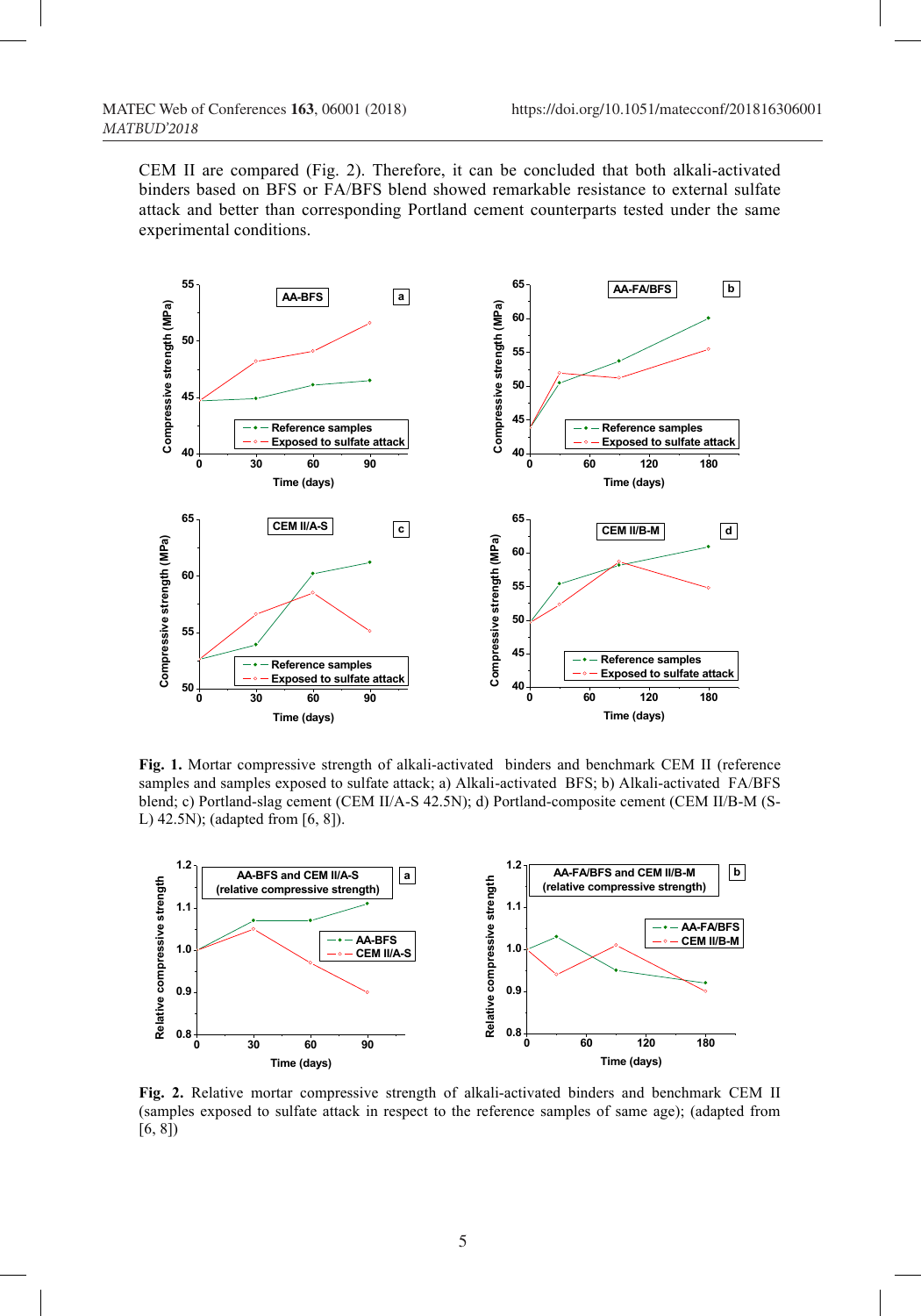#### **3.2 EDS analysis**

The results of microstructural (EDS) analysis of alkali-activated binders are given in Fig. 3.



**Fig. 3.** EDS analyses of reference samples and samples exposed to sulfate attack (the average ratios of the main elements of alkali-activated binder matrix): a) AA-BFS; b) AA-FA/BFS blend; (adapted from [6, 8])

The Si/Al atomic ratio of alkali-activated BFS decreased throughout the whole period of 90 days of testing, whereby this ratio decreased at faster rate in samples exposed to external sulfate attack (Fig. 3a). In both cases this ratio was tending to the Si/Al value of 4.5-4.7. Obviously, the decrease of the Si/Al ratio was connected with the strength increase (Fig. 1a). On the other hand, the Si/Al atomic ratio of alkali-activated FA/BFS blend increased throughout the whole period of 180 days of testing, whereby in the initial period of 90 days this ratio increased at faster rate in samples exposed to external sulfate attack (Fig. 3b). In both cases this ratio was tending to the Si/Al value of 4.1-4.2. In the case of FA/BFS blend the strength increase (Fig. 1b) was connected with the increase of the Si/Al ratio, confirming completely different gel chemistry being involved when compared with the alkali-activated BFS. It is well known that in the case of alkali-activated BFS the predominant reaction products are C-S-H or C-(A)-S-H gels [6], while in the case of FA/BFS blend the predominant reaction products are N-A-S-H or N-(C)-A-S-H gels [8].

The Na/Al atomic ratio of alkali-activated BFS samples exposed to external sulfate attack decreased throughout the whole period of 90 days of testing (Fig. 3c), most probably due to the sodium leaching. Obviously, sodium leaching did not cause any strength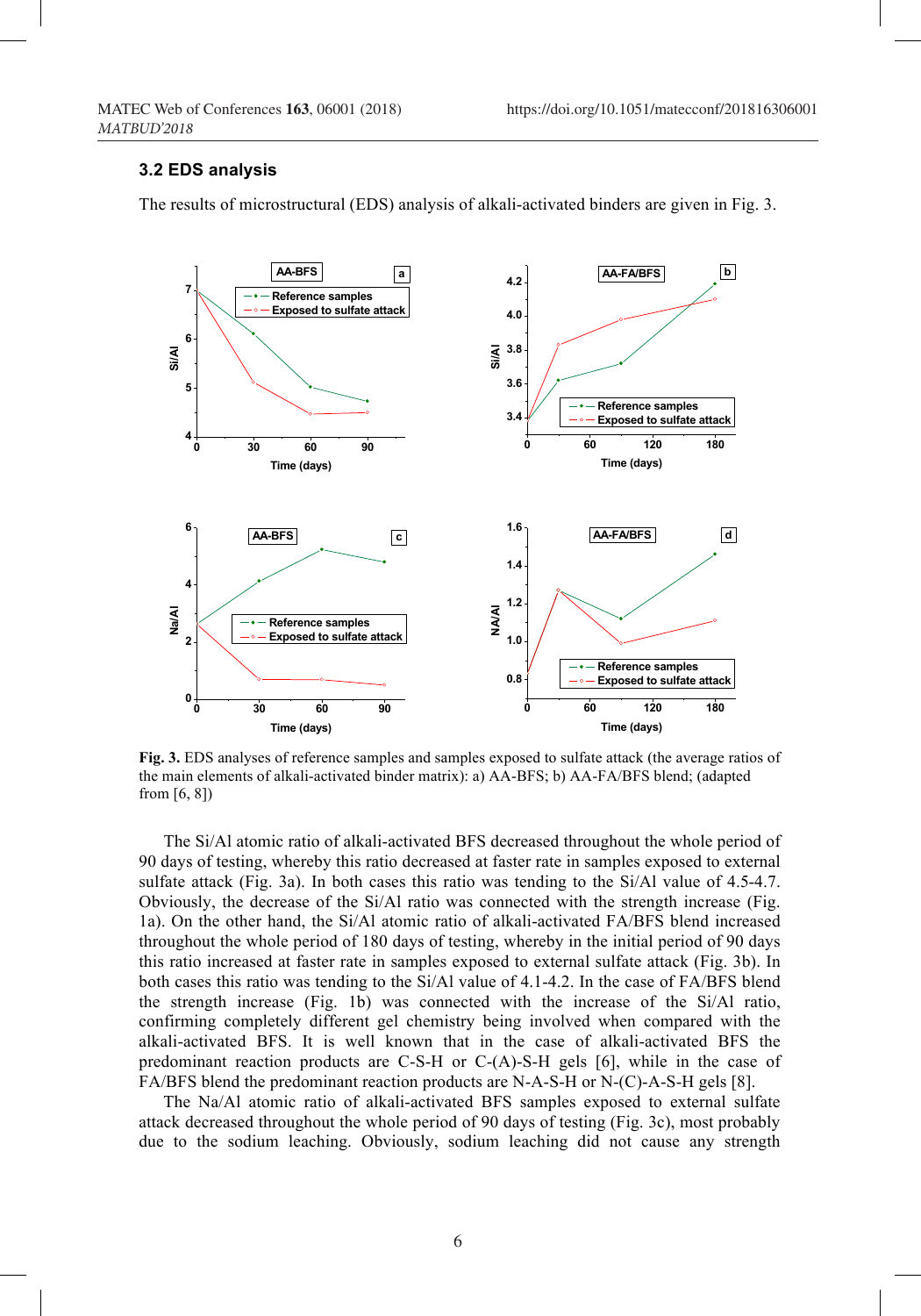deterioration (Fig. 1a) since sodium can be replaced with  $H$ + or  $H_3O^+$  ions in gel structure without recordable structural damage. At the same time, the Na/Al atomic ratio in the reference samples increased, probably due to the higher sodium uptake in the binder matrix in the same period. On the other hand, the Na/Al atomic ratio of alkali-activated FA/BFS blend increased after a period of 180 days of testing, both in reference samples and samples exposed to sulfate attack (Fig. 3d), confirming sodium being more tightly bound in the N-A-S-H or N-(C)-A-S-H gels than in the C-S-H or C-(A)-S-H gels.

### **3.3 pH of Na2SO4 solution**

The results of pH of the initial sodium sulfate solution and throughout the whole period of testing are given in Table 2.

Obviously the slightly acidic pH (6-6.7) of the initial sodium sulfate solution shifted to highly alkaline pH  $(> 11)$  after first 30 days of testing and remained almost constant after further testing. One should have in mind that sodium sulfate solution was completely replaced each 30 days, whereby continuous sodium leaching from alkali-activated binder matrix was confirmed by highly alkaline pH.

| Sample           | <b>Initial pH</b> | After 30<br>davs | After 60<br>davs         | After 90<br>davs | After 180<br>davs        |
|------------------|-------------------|------------------|--------------------------|------------------|--------------------------|
| <b>AA-BFS</b>    | 6.63              | l 1.44           | 1.54                     | 1.60             | $\overline{\phantom{a}}$ |
| <b>AA-FA/BFS</b> | 6.04              | 13.11            | $\overline{\phantom{a}}$ | 1.30             | 11.25                    |

**Table 2.** pH of Na<sub>2</sub>SO<sub>4</sub> solution during the investigation.

### **4 Conclusions**

Based on the results presented the following conclusion can be drawn:

Despite different gel chemistry being involved, both alkali-activated binders based on BFS or FA/BFS blend showed exceptional resistance to external sulfate attack and even better than corresponding Portland cement CEM II counterparts tested under the same experimental conditions.

Alkali-activated binders showed better resistance to external sulfate attack than Portland cements due to unavailability of aluminum to react with sulfates since aluminum was tightly bound in the C-(A)-S-H, N-A-S-H, N-(C)-A-S-H, and/or hydrotalcite gel.

This research was financially supported by the Ministry of Education, Science and Technological Development of the Republic of Serbia through project TR 34026.

### **References**

- 1. F.P. Glasser, J. Marchand, E. Samson, Cem. Concr. Res. **38**, 226–46 (2008)
- 2. A. Neville, Cem. Concr. Res. **34**, 1275–96 (2004)
- 3. M. Komljenović, *Handbook of Alkali-Activated Cements, Mortars, and Concretes*, 171-217 (Woodhead Publishing , 2014).
- 4. M. Whittaker, L. Black, Adv. Cem. Res. **27**(9), 532-545 (2015)
- 5. W.G.V. Saavedra, D.E. Angulo, R.M. de Gutiérrez, J. Mater. Civ. Eng. **28**(12), 04016148 (2016)